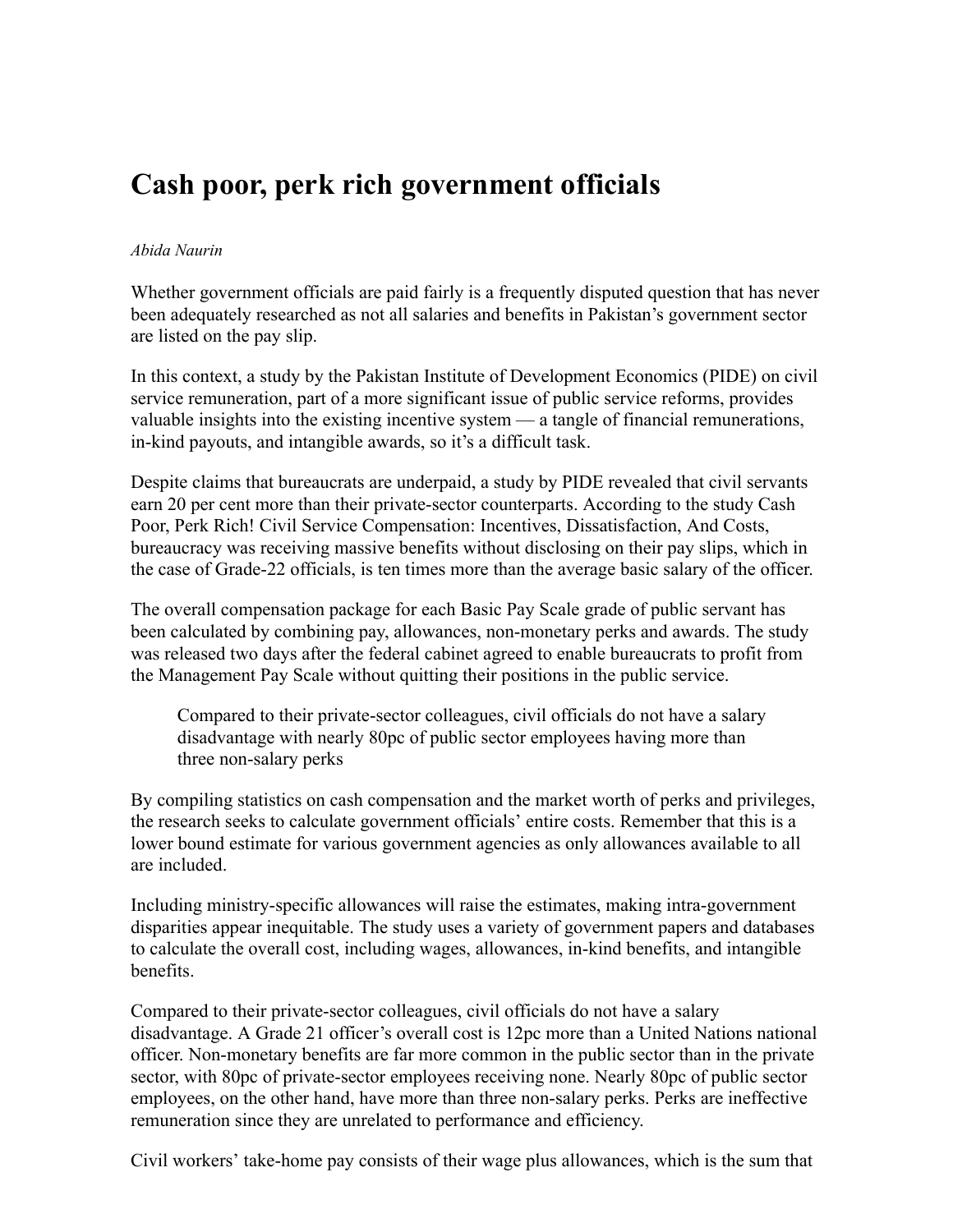shows on their pay slips. This salary includes a monetary wage, a rental ceiling, a medical allowance, a conveyance allowance, a monetised transportation facility (for Grades 20-22), and other general allowances easily accessible across ministries. Special pay, ad-hoc, senior-post, orderly and qualification allowances are examples of these. These allowances account for a significant amount of the money paid to federal officials.

Surprisingly, according to the report, instead of indexing salaries and developing a proper payment system, various pay and pension committees have chosen to compensate for inflation by providing arbitrary allowances, with 74 such allowances typical across many government agencies and ministries. Allowances for mobility, haircutting, education, special travel, research, entertainment, firewood, washing, mobile phone, medical risk and fuel are a few examples. To simplify the pay system, most allowances should be integrated.

Additional perks and allowances raise cash payouts over basic salaries in different ways. House allowance adds 45 to 55pc to remuneration, ad-hoc expenses add 10pc, medical allowances add 15pc and special pay adds 20pc to the total. These allowances account for 54 to 57 pc of total compensation in Grades 17 to 19. Allowances account for more than 70pc of the overall income for officers in Grades 20-22.

Federal workers get in-kind allowances or perks in addition to tangible monetary allowances, which contribute to the overall cost of maintaining a civil servant. In-patient medical costs are reimbursable upon receipt of invoices. There is a shadow cost for using an official vehicle despite the monetisation policy, the market rental value of government housing, government servants, paid utility bills and many more other benefits are available. These are unreported charges not included in the pay slip.

These perks contribute to the overall cost of working for the government: 39pc for grade 17, 34pc for Grade 18, and 38pc for Grade 19. By Grade 20, the percentage rise in monetary terms jumps to 53pc, 60pc for Grade 21, and 57pc for Grade 22. As a result, the share of cash allowances in compensation and quantitative benefits in the overall cost rises with increasing grades. Furthermore, the government housing facility, which is provided as an inkind benefit, has never been included in the total cost of the civil servants' salaries.

The government's opportunity cost has also never been estimated; officers in Grades 1 to 19 receive a total package (including allowances) of around 3-4 times their base pay. The overall compensation for Grades 20 to 22 is around 7-8 times their base salary.

In addition to their monetary income, Pakistan's upper judiciary enjoys various benefits and privileges, including official cars, contingent employees and free utilities. According to the PIDE report, 15 judges and the Chief Justice of the Supreme Court of Pakistan receive special pay packages, as do around 130 judges in provincial high courts. Their salaries range between Rs1m and Rs1.17m.

If allowances and benefits are monetised, the illusion of cheap compensation in the public sector would be debunked. As a result, monetisation can improve transparency and fairness while also lowering administrative costs and difficulties.

For any future civil service reform initiative in Pakistan, the report recommends the following:

Competitive compensation: To ensure that government officials' well-being is not jeopardised, the reform should begin by appropriately rewarding them. Previous pay